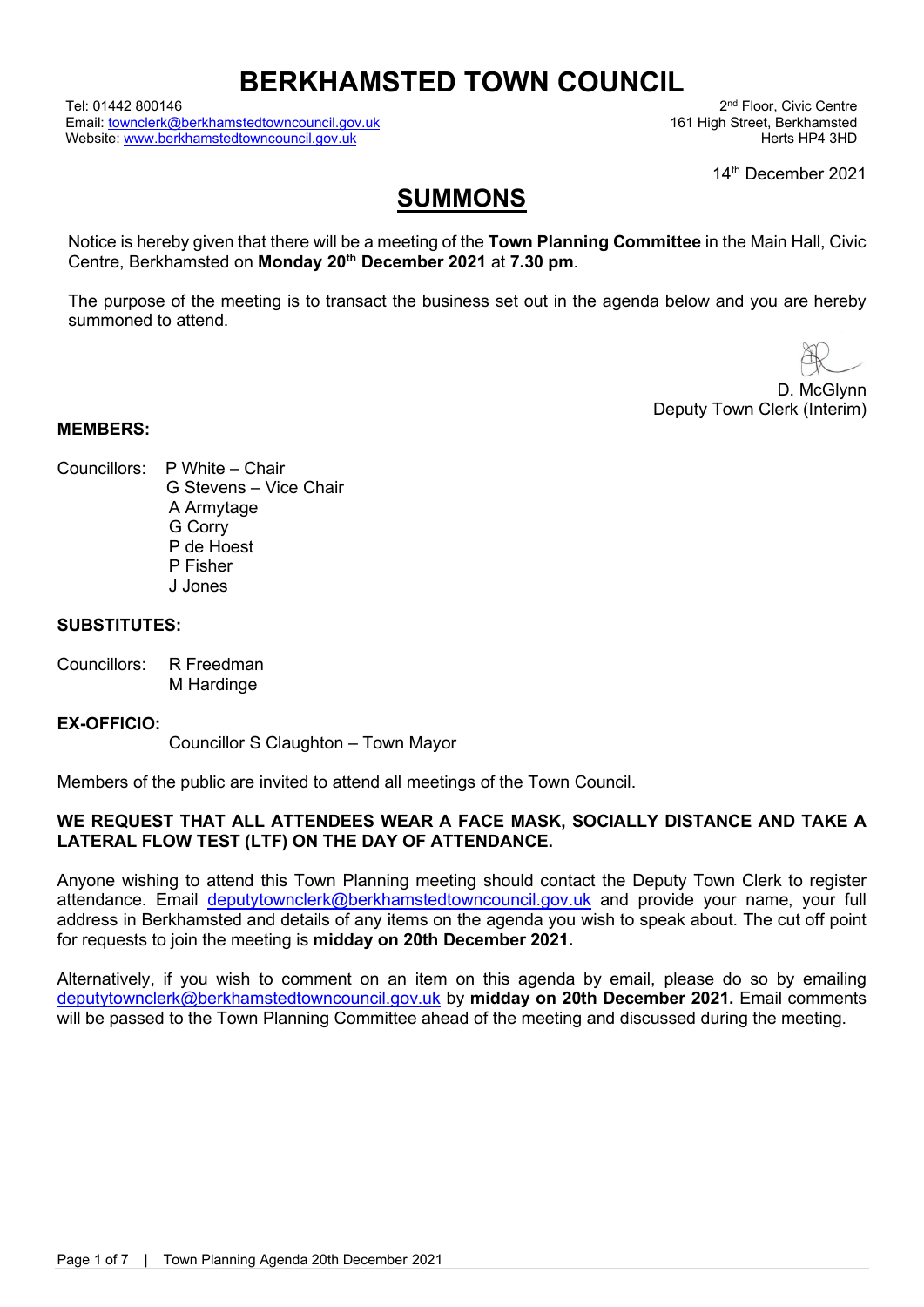## **Berkhamsted Town Council AGENDA**

**Town Planning Committee Meeting Tuesday 20th December 2021** at **7.30 pm**

**TP 192/21** To receive **Apologies for Absence**

**TP 193/21** To receive **Declarations of Interest** regarding items on the agenda.

**TP 194/21 Minutes of the Previous Meeting** held on 30<sup>th</sup> November 2021 (previously circulated).

#### **TP 195/21 Chair's Communications**

#### **1. Road Traffic Orders**

None have been received.

#### **2. Tree Preservation Orders**

None have been received.

#### **TP 196/21 Licensing Applications**

None have been received.

#### **TP 197/21 Multi Storey Car Park Update**

To receive any updates.

#### **TP 198/21 Public Participation**

To suspend Standing Orders to invite **public participation** on items on the agenda.

#### **TP 199/21 To consider, for Resolution, forms and drawings for applications relating to the Town**

| 21/02443/RET | <b>AMENDED/ADDITIONAL INFORMATION</b>                                                                                                                                                                                                                                              |
|--------------|------------------------------------------------------------------------------------------------------------------------------------------------------------------------------------------------------------------------------------------------------------------------------------|
|              | Temporary (10 years) planning permission (retrospective) for three level 5.8 metres<br>high timber activity frame built between two well established trees in the front<br>garden, with associated enclosed staircases and 1.2m high railing enclosures<br>22 Shrublands Road (HE) |
| 21/02419/FUL | <b>AMENDED/ADDITIONAL INFORMATION</b> Conversion of building to seven self-<br>contained flats.<br>Abeegale House 13 Shrublands Road (AP)                                                                                                                                          |
| 21/03906/FHA | <b>AMENDED/ADDITIONAL INFORMATION</b><br>Installation of air source heat pump in garden within one metre of boundary.<br>19 Westfield Road (EP)                                                                                                                                    |
| 21/03794/FHA | <b>AMENDED/ADDITIONAL INFORMATION</b><br>Construction of top lit rear dormer, top lit extension to existing rear dormer, and front<br>rooflight<br>5 Hamilton Road (LB)                                                                                                            |
| 21/04432/HPA | Single storey rear extension measuring 5.6m deep with a maximum height of 3.7m<br>and maximum eaves height of 2.7m<br>15 Holly Drive (NV)                                                                                                                                          |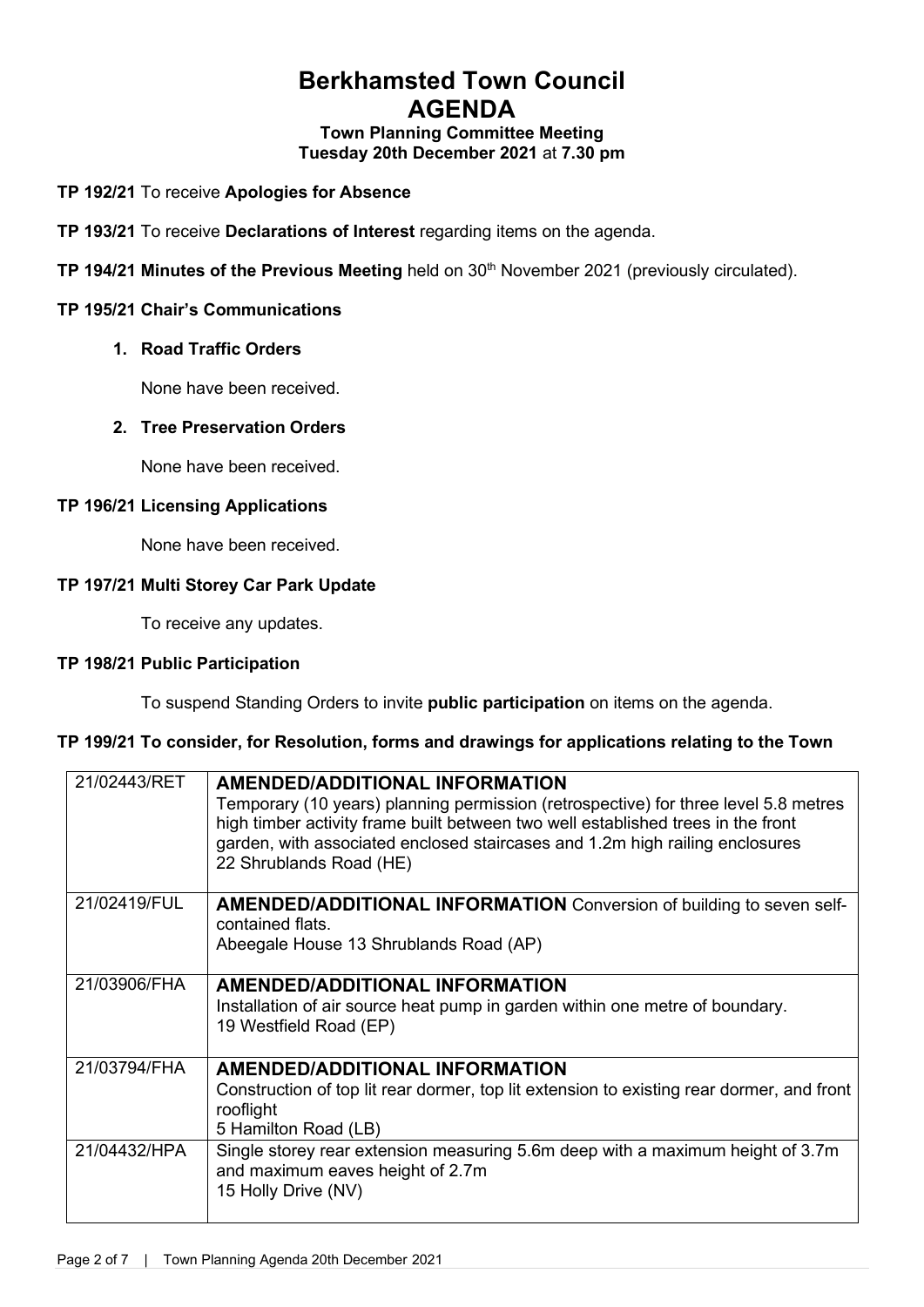| 21/04026/FHA | Infill front extension to garage. Garage conversion, new windows & doors and render<br>to facades<br>164 Bridgewater Road (IBD)                                                                                                                             |
|--------------|-------------------------------------------------------------------------------------------------------------------------------------------------------------------------------------------------------------------------------------------------------------|
| 21/04463/FHA | Two-storey side and rear extensions and single storey front extension.<br>8 Edlyn Close (JM)                                                                                                                                                                |
| 21/04465/FHA | Two storey rear extension. Small single storey side extension. Solar photovoltaic<br>panels to side roof<br>10 Hall Park Gate (TG)                                                                                                                          |
| 21/04477/FHA | Single Storey Side and rear extensions, new garage and alteration to front porch<br>Midwater Bank Mill Lane (HE)                                                                                                                                            |
| 21/04485/FHA | Porch extension<br>Briars Chase Gravel Path (IBD)                                                                                                                                                                                                           |
| 21/04501/FHA | Loft conversion to existing house roof with rear dormer window and rooflights.<br>Existing rear deck raised by 150mm. Replace glazed roof, doors and window to<br>existing ground floor extension. Internal alterations.<br>16 Shrublands Road (TG)         |
| 21/04503/FHA | Single storey front and rear extensions with pitched roof front dormers.<br>5 Beckets Square (JM)                                                                                                                                                           |
| 21/04505/FHA | Proposed single storey rear extension with new rooflight, sliding doors, window and<br>associated internal alterations. Garage conversion with new front window and new<br>side access doors.<br>24 Castle Hill (EP)                                        |
| 21/04532/FHA | New timber sash windows to rear extension, external insulation to existing annex<br>and demolition and re-building existing southeast single storey flank wall connecting<br>main dwelling to annex<br>103 High Street (EP)                                 |
| 21/04533/LBC | New timber sash windows to rear extension, external insulation to existing annex<br>and demolition and re-building existing southeast single storey flank wall connecting<br>main dwelling to annex<br>103 High Street (EP)                                 |
| 21/04559/FHA | Single storey side and rear extension, heat pump, PV solar panels, front juliet<br>balcony and Car Port<br>7 Berkhamsted Hill Cottages The Common (LB)                                                                                                      |
| 21/04567/FHA | Demolition of existing conservatory, construction of new single storey rear extension<br>and first floor side extension. Replacement of first floor cladding with render finish.<br>10 Oakwood (JM)                                                         |
| 21/04568/FHA | First floor side front and rear extension<br>9 Coppins Close (HE)                                                                                                                                                                                           |
| 21/04619/FHA | Demolition of previous extension & removal of existing garage. New side and rear<br>extension along with refurbishment of existing. Addition of roof space<br>accommodation, new detached gargage with studio space over.<br>Heatherdale George Street (LB) |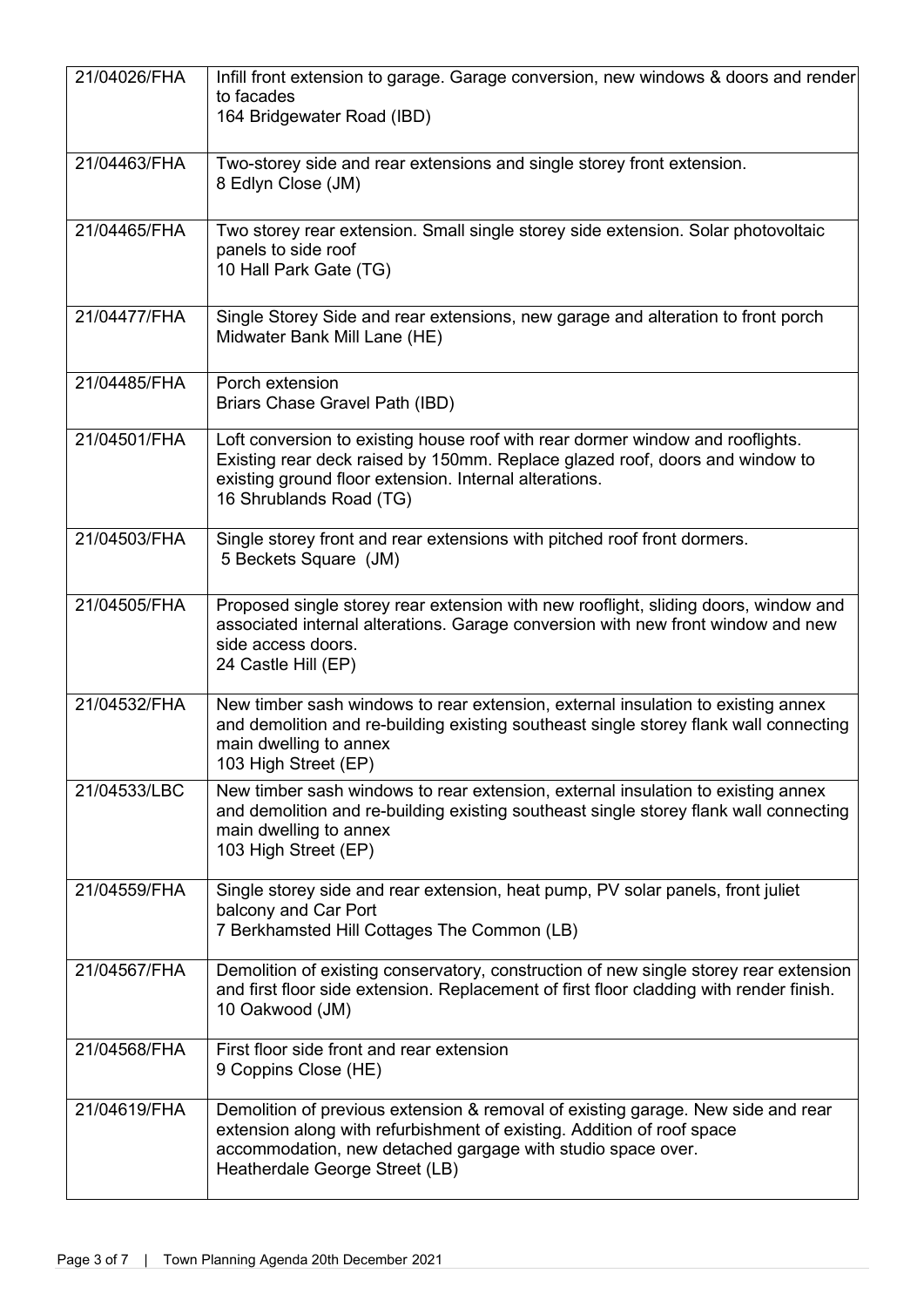| 21/04070/FUL | Proposed 3 bedroom new build detached dwelling.<br>1A Bridgewater Road (AP)                                                                                                                                                                |
|--------------|--------------------------------------------------------------------------------------------------------------------------------------------------------------------------------------------------------------------------------------------|
| 21/04418/RET | Retention of raised ridge.<br>1 Hill View (EP)                                                                                                                                                                                             |
| 21/04496/RET | Retrospective consent for CHP enabled biomass system within existing building 4,<br>including external flue.<br>Haresfoot Farm (Commercial) Chesham Road (AP)                                                                              |
| 21/04544/ROC | Variation of conditions 2 (approved plans) and 3 (Materials) attached to planning<br>permission 21/00399/FHA (First floor extension, new front entrance projection and<br>alterations to existing house.)<br>Ponderosa Barncroft Road (NV) |
| 21/04523/TCA | Works to tree<br>1 George Street (IBD)                                                                                                                                                                                                     |
| 21/04545/TCA | Fell Holly Tree<br>37 Shrublands Avenue (IBD)                                                                                                                                                                                              |
| 21/04459/TPO | Works to Willow tree<br>18 Lochnell Road (IBD)                                                                                                                                                                                             |
| 21/04466/TPO | Fell Horse chestnut tree and works to Sycamore tree<br>1 Hill Mead (IBD)                                                                                                                                                                   |
| 21/04590/TPO | Works to trees<br>5 Brackenhill (IBD)                                                                                                                                                                                                      |

### **TP 200/21 Planning Appeals**

To consider the following Planning Appeals:

|              | 21/01961/FHA   APPEAL (FAST TRACK)<br>Replacement fence and gates.<br>Moorings 13 Anglefield Road (RF) |
|--------------|--------------------------------------------------------------------------------------------------------|
| 21/00701/FUL | <b>APPEAL</b><br>Detached dwellinghouse and associated parking<br>Land At 28 Hall Park (RF)            |

## **TP 201/21 Planning Appeal Decisions**

None have been received.

### **TP 202/21 Planning decisions**

Schedule included within the agenda.

DM 14/12/2021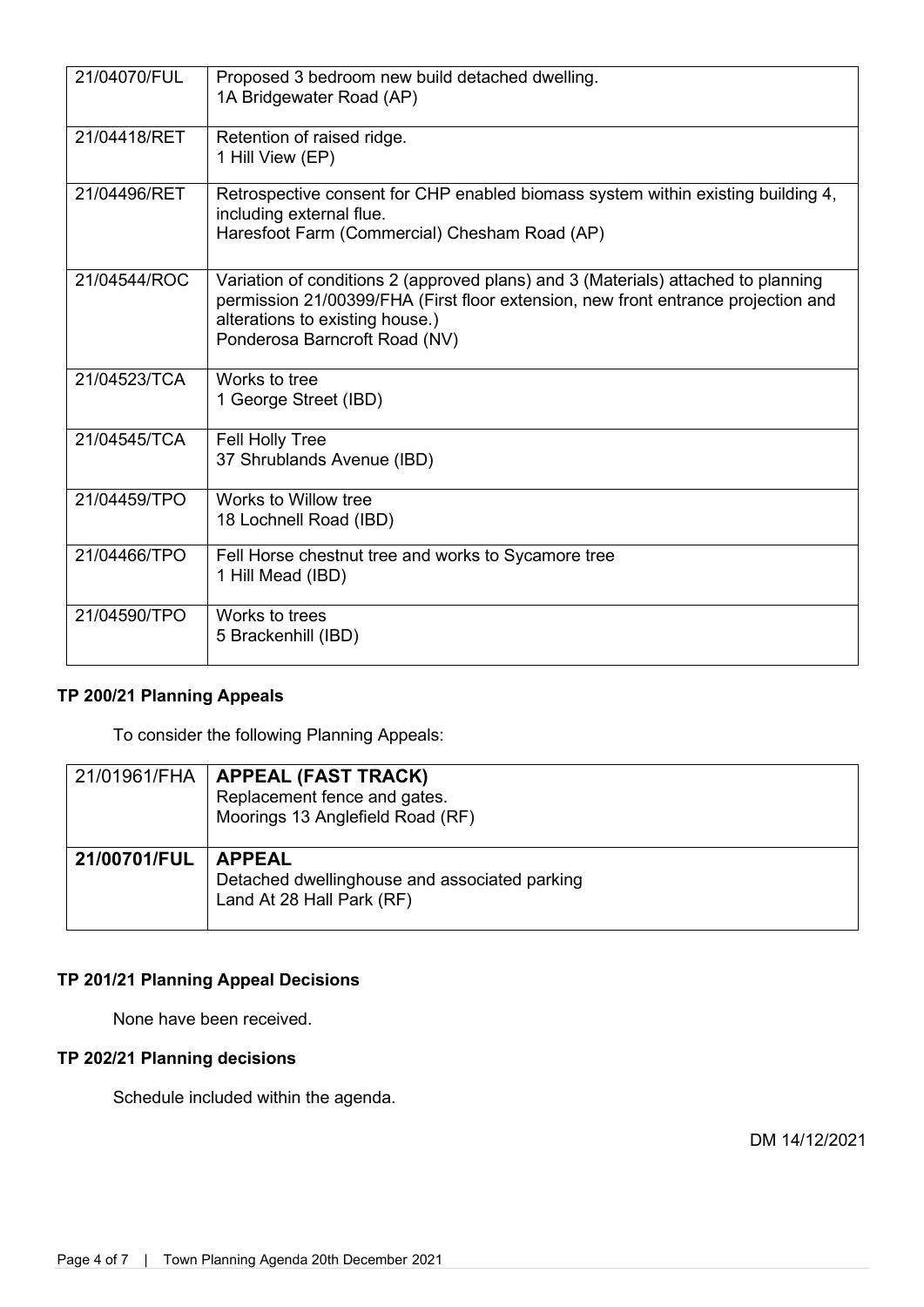#### **TP 202/21 – Planning decisions (22/11/2021 – 12/12/2021)**

| <b>Reference</b> | <b>Description</b>                                                                                                                                                                                                                                              | <b>Date</b> | <b>Location</b>                                     | <b>BTC</b>      | <b>DBC</b>      | <b>DBC Input</b> | <b>Appeal</b> | <b>Decision</b> | <b>Amended</b> |
|------------------|-----------------------------------------------------------------------------------------------------------------------------------------------------------------------------------------------------------------------------------------------------------------|-------------|-----------------------------------------------------|-----------------|-----------------|------------------|---------------|-----------------|----------------|
|                  |                                                                                                                                                                                                                                                                 |             |                                                     | <b>Response</b> | <b>Response</b> | <b>Date</b>      |               |                 |                |
| 21/01499/ROC     | Variation of condition 2 (approved<br>plans) attached to planning<br>permission 20/03706/FHA - Single<br>storey rear extension and associated<br>internal alterations. Loft conversion<br>with new rooflight and rear dormer.<br>Garage conversion. Change rear | 23/06/2021  | 62 Upper Hall Park                                  | No Objection    | Granted         | 22/11/2021       |               |                 |                |
| 21/02639/FUL     | Construction of 2no. detached<br>dwellings                                                                                                                                                                                                                      | 22/11/2021  | Land To Rear of<br>Chertford, 126 Cross Oak<br>Road | Objection       | Refused         | 06/12/2021       |               |                 |                |
| 21/03459/FHA     | Partial demolition of basement level<br>external WC and ground<br>floor balcony; new internally<br>accessible basement WC/utility<br>with window and ground floor<br>balcony; replacement of rear<br>basement window and part of wall<br>with bifold doors      | 04/10/2021  | 23 Station Road                                     | No objection    | Granted         | 26/11/2021       |               |                 |                |
| 21/03510/LDP     | Extension to industrial building                                                                                                                                                                                                                                | 04/10/2021  | Haresfoot Farm,<br>(Commercial) Chesham<br>Road     | Noted           | Withdrawn       | 23/11/2021       |               |                 |                |
| 21/03511/LDP     | New hardstanding                                                                                                                                                                                                                                                | 04/10/2021  | Haresfoot Farm,<br>(Commercial) Chesham<br>Road     | Noted           | Withdrawn       | 23/11/2021       |               |                 |                |
| 21/03512/LDP     | New hardstanding (Building 4)                                                                                                                                                                                                                                   | 04/10/2021  | Haresfoot Farm,<br>(Commercial) Chesham<br>Road     | Noted           | Withdrawn       | 23/11/2021       |               |                 |                |
| 21/03513/LDP     | Replacement of existing flute                                                                                                                                                                                                                                   | 04/10/2021  | Haresfoot Farm,<br>(Commercial) Chesham<br>Road     | Noted           | Withdrawn       | 23/11/2021       |               |                 |                |
| 21/03835/FHA     | Single storey rear extension                                                                                                                                                                                                                                    | 25/10/2021  | 6 The Pines North Road                              | No Objection    | granted         | 02/12/2021       |               |                 |                |
| 21/03756/FHA     | <b>First Floor Front Dormer</b>                                                                                                                                                                                                                                 | 25/10/2021  | 37 Long View                                        | No objection    | Granted         | 06/12/2021       |               |                 |                |
| 21/03775/FHA     | Single storey side return extension.                                                                                                                                                                                                                            | 25/10/2021  | 257 High Street                                     | No objection    | Withdrawn       | 26/11/2021       |               |                 |                |
| 21/03777/FHA     | First storey extension above existing<br>ground floor side extension. Addition<br>to the front porch area.                                                                                                                                                      | 25/10/2021  | 1 Priory Gardens                                    | No objection    | Granted         | 08/12/2021       |               |                 |                |
| 21/03790/FHA     | Ground floor rear extension with one<br>roof light, first floor rear/side wrap<br>around extension including roof<br>enlargement, garage conversion and<br>internal alterations.                                                                                | 25/10/2021  | 40 Durrants Lane                                    | No objection    | Granted         | 24/11/2021       |               |                 |                |
| 21/03851/FHA     | Single storey front two storey front<br>and side extension with a single<br>storey rear extension                                                                                                                                                               | 25/10/2021  | 61 Bridgewater Road                                 | No objection    | Granted         | 02/12/2021       |               |                 |                |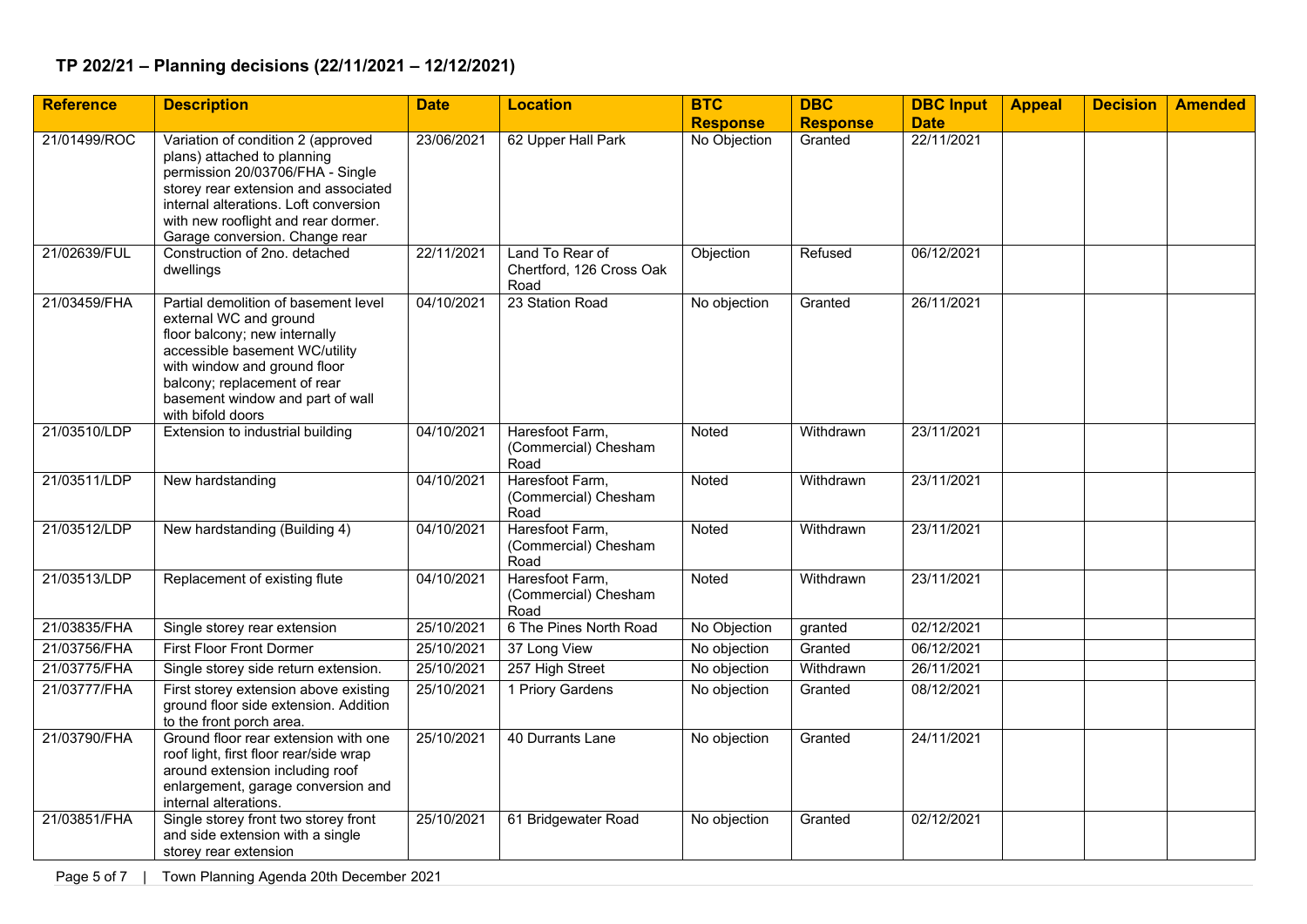| <b>Reference</b> | <b>Description</b>                                                                                                                                                                                         | <b>Date</b> | <b>Location</b>                                       | <b>BTC</b>      | <b>DBC</b>      | <b>DBC Input</b> | <b>Appeal</b> | <b>Decision</b> | <b>Amended</b> |
|------------------|------------------------------------------------------------------------------------------------------------------------------------------------------------------------------------------------------------|-------------|-------------------------------------------------------|-----------------|-----------------|------------------|---------------|-----------------|----------------|
|                  |                                                                                                                                                                                                            |             |                                                       | <b>Response</b> | <b>Response</b> | <b>Date</b>      |               |                 |                |
| 21/03849/FHA     | Removal of part of existing rear<br>extension and construction of two<br>storey side extension with basement.                                                                                              | 25/10/2021  | <b>Harriotts End Farm House</b><br>Chesham Road       | No objection    | Granted         | 07/12/2021       |               |                 |                |
| 21/03850/FHA     | Proposed part two storey and part<br>single storey rear extension, new front<br>and side windows and internal<br>alterations                                                                               | 25/10/2021  | 14 Holly Drive                                        | No objection    | Granted         | 08/12/2021       |               |                 |                |
| 21/03865/FHA     | First floor rear extension over existing<br>house Single storey rear extension.<br>New window openings to house and<br>associated external works                                                           | 25/10/2021  | 51 Ellesmere Road                                     | No objection    | Granted         | 06/12/2021       |               |                 |                |
| 21/03930/FHA     | Loft conversion to include 1 x front<br>facing roof lights, 2 x front facing<br>dormers and 1 x rear facing dormer.                                                                                        | 22/11/2021  | 12 Farm Place                                         | Objection       | Withdrawn       | 08/12/2021       |               |                 |                |
| 21/03839/FUL     | Retrospective consent for temporary<br>fencing. To be in place for 36 months<br>in order to facilitate maturing of<br>landscape features required by<br>consent APP/A1910/C/20/3249358                     | 25/10/2021  | <b>Haresfoot Farm</b><br>(Commercial) Chesham<br>Road | Concern         | Withdrawn       | 24/11/2021       |               |                 |                |
| 21/03840/FUL     | Retrospective consent for the<br>installation of fencing to the existing<br>equestrian menage.                                                                                                             | 25/10/2021  | Haresfoot Farm<br>(Commercial) Chesham<br>Road        | No objection    | Withdrawn       | 24/11/2021       |               |                 |                |
| 21/03835/FHA     | Single storey rear extension                                                                                                                                                                               | 30/11/2021  | 6 The Pines North Road                                | No objection    | Granted         | 02/12/2021       |               |                 |                |
| 21/04289/LDP     | Loft conversion with rear dormer<br>window and rooflights. Existing rear<br>deck raised by 150mm. Replace<br>glazed roof, doors and window to<br>existing ground floor extension.<br>Internal alterations. | 30/11/2021  | 16 Shrublands Road                                    | Withdrawn       | Withdrawn       | 26/11/2021       |               |                 |                |
| 21/04290/LDP     | Proposed rear single storey extension                                                                                                                                                                      | 30/11/2021  | 7 Coram Close                                         | No Objection    | Granted         | 10/12/2021       |               |                 |                |
| 21/04442/TPO     | Work to Oak tree                                                                                                                                                                                           | 30/11/2021  | 6 Shootersway Park                                    | No Objection    | Granted         | 07/12/2021       |               |                 |                |
| 21/03996/FHA     | Two storey side extension including<br>demolition of Claridge House existing<br>garage, roof and bay window<br>alterations to existing front elevation,<br>and storm canopy (amended scheme)               | 22/11/2021  | 2 Finch Road                                          | No Objection    | Granted         | 09/12/2021       |               |                 |                |
| 21/03943/FUL     | Alterations to existing shopfront,<br>including removal of structural<br>column. New structural supports<br>added, new glazing, signage &<br>decoration.                                                   | 22/11/2021  | Aitchison Raffety 154 -<br>158 High Street            | No Objection    | Granted         | 09/12/2021       |               |                 |                |
| 21/03944/ADV     | Brand logos & strap-lines added to<br>shopfronts and windows                                                                                                                                               | 22/11/2021  | Aitchison Raffety 154 -<br>158 High Street            | No Objection    | Granted         | 09/12/2021       |               |                 |                |
| 21/03472/FHA     | Front dormer                                                                                                                                                                                               | 22/11/2021  | 36 Long View                                          | No Objection    | Granted         | 08/12/2021       |               |                 |                |
| 21/03987/FHA     | Ground and first floor rear extension.                                                                                                                                                                     | 22/11/2021  | 11 Hall Park Hill                                     | No Objection    | Granted         | 29/11/2021       |               |                 |                |